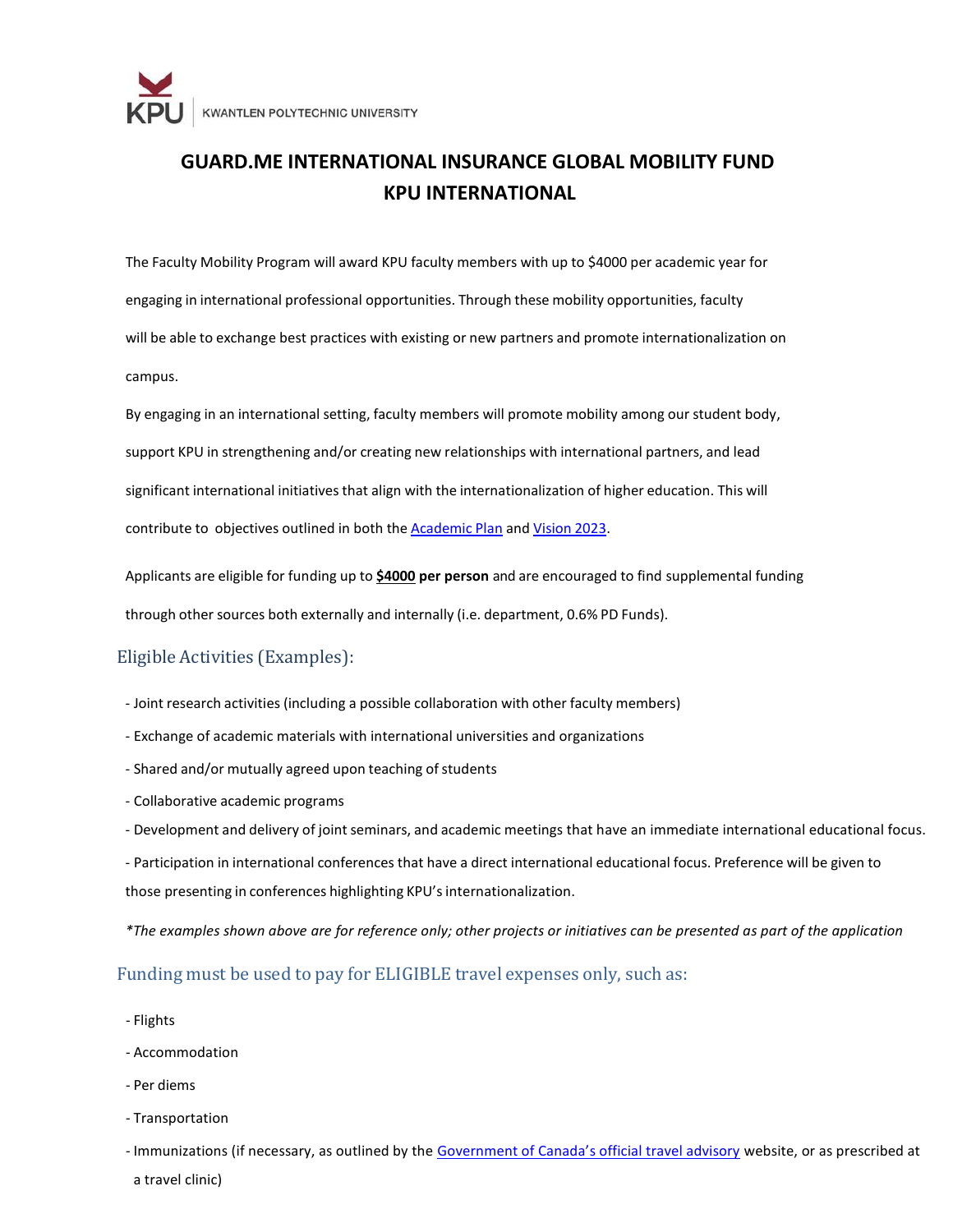- Conference fees (if applicable and relatable to a direct international focus)

#### **ALL EXPENSES MUST CORRESPOND AND COMPLY WITH KPU'S [BUSINESS AND](https://www.kpu.ca/sites/default/files/Policies/FM5%20Business%20and%20Travel%20Expense%20Policy.pdf) TRAVEL EXPENSE POLICY [& PROCEDURES.](https://www.kpu.ca/sites/default/files/Policies/FM5%20Business%20and%20Travel%20Expense%20Procedures.pdf)**

# Ineligible Expenses:

- Salary and Benefits, including backfilling/paying for a substitute instructor while you travel
- Passport fees
- Personal travel, activities, or meetings
- Capital and/or infrastructure cost, including software purchase
- Expenses related to engagement in pastoral, missionary, or other professional religious activities

# Who Can Apply?

Applicants must be REGULAR KPU faculty employees, either full-time or part-time. Please refer to regular KPU faculty

employee definitions as outlined in the faculty collective agreement. See Article 1, Section 1.05 (Definitions).

# **Application Process:**

Apply by submitting an **Application Form** and any applicable **supporting documents** by the application deadline. There are two rounds of applications accepted per year.

- The application deadline for Round 1 is **January 30th** (\*\*Extended to February 28 for 2020\*\*)
- The application deadline for Round 2 is **June 30**

#### **Completed applications must be sent to:**

#### **Global Development Team**

#### **[Global.Partnerships@kpu.ca](mailto:Global.Partnerships@kpu.ca)**

Need additional support or have a question? Reach out to the KPU International Global Development office

# [\(global.partnerships@kpu.ca\)](mailto:global.partnerships@kpu.ca). **But first, check out the FAQ**.

#### Supporting Documents:

Applicants must also submit the following supporting documents:

- Additional budget form (if applicable)
- CV of the applicant
- A "Letter of Invitation" from the host institution and/or partner (if applicable)

# Post Trip Requirement:

Applicants must also submit the following documents within 30 days of completion of their faculty mobility activities:

A personal note of thanks to the donor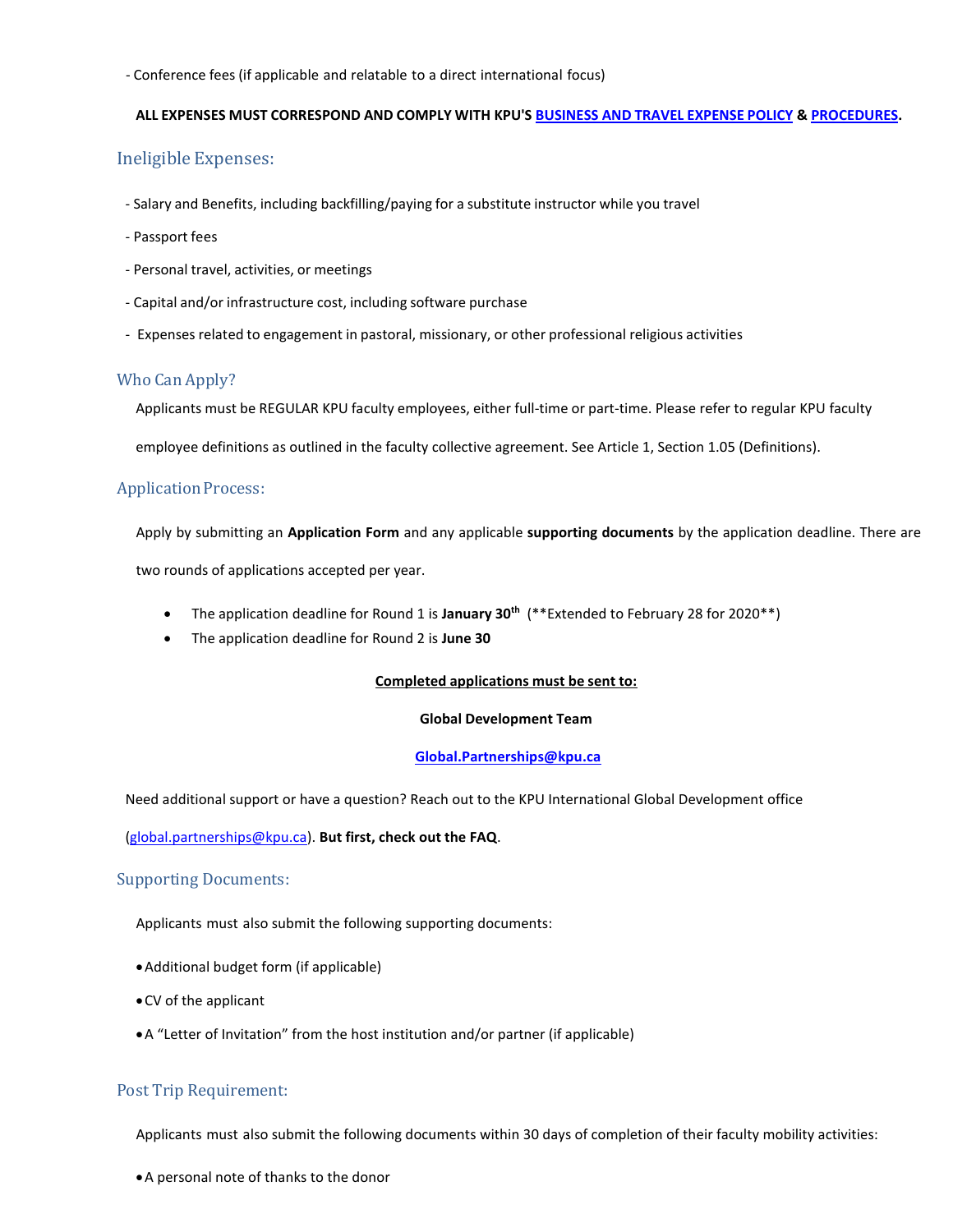#### A testimonial statement to KPU International

#### Selection Criteria:

All applications received by the deadline will be assessed by the Global Mobility committee. The selection criteria include:

- Online application and supporting documents are received by the deadline posted
- Eligible and complete applications will be assessed based on:
	- The proposed activities' link to KPU's Vision 2023 and Academic Plan
	- $\triangleright$  The proposed activities' direct benefit to students and KPU community
	- $\triangleright$  Potential in strengthening current partnerships at KPU or initiating new partnerships
	- $\triangleright$  How the proposed activity will drive internationalization across KPU campuses?
	- $\triangleright$  Accuracy of budget and qualifications of the applicant
	- $\triangleright$  Ability to demonstrate that funds will be used within 6-12 months of being selected

# FAQ:

The purpose of this FAQ section is to answer common questions faculty may have with regards to the guard.me Global Mobility Fund.

# **1. I am a part-time regular KPU faculty member. Am I eligible to apply?**

Yes, you are eligible to apply as long as you are a regular KPU faculty member.

# **2. How long will I have before I have to use the funds?**

Successful applicants will have six months to one year from the committee approval date to complete their proposed activity.

# **3. Can the funds allocated be deferred?**

Due to limited funding, payments cannot be deferred in case that a successful candidate is unable to proceed with the scheduled activity. The faculty member is advised to notify KPU International if the circumstances of the activity change.

# **4. How will the funds be distributed? Will I have to advance the payments?**

KPU International staff will support the booking of flights, accommodation, conference fees, etc., to the amount approved by the selection committee. Meal per diems and other variable expenses will have to be paid by the faculty member and reimbursed upon return.

#### **5. How many grants are available for distribution?**

KPU International hopes to provide **four** faculty mobility opportunities per calendar year through this fund. There will be two rounds of applications per year. KPU International aims to select two successful candidates for each